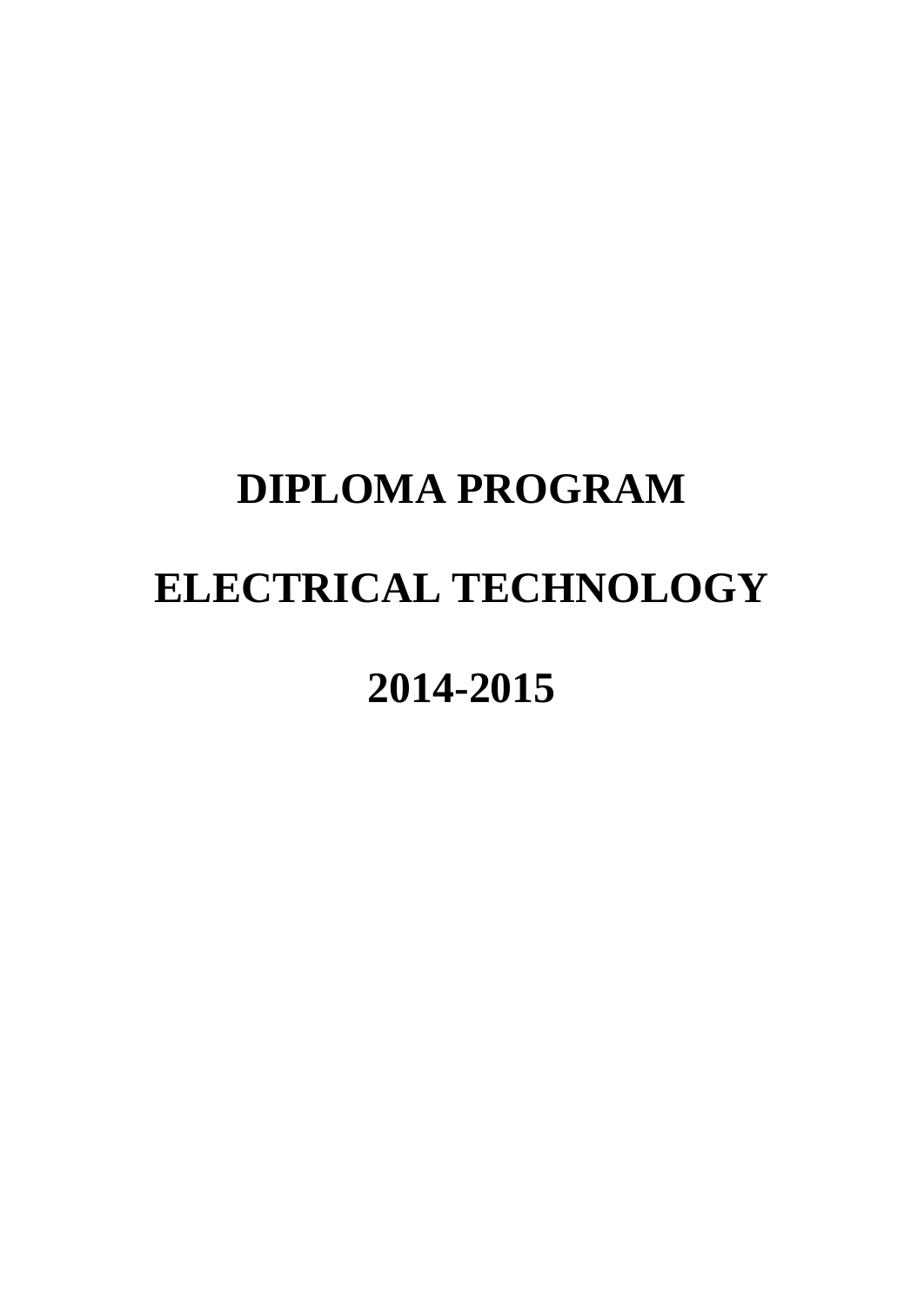## **CURRICULUM FOR DIPLOMA IN ELECTRICAL TECHNOLOGY**

|                                         |                                  |                |                 |                        | <b>UNIVERSITY OF NIZWA</b>       |                                                            |                          |                |                  |  |
|-----------------------------------------|----------------------------------|----------------|-----------------|------------------------|----------------------------------|------------------------------------------------------------|--------------------------|----------------|------------------|--|
| <b>Diploma in Electrical Technology</b> |                                  |                |                 |                        |                                  |                                                            |                          |                |                  |  |
|                                         |                                  |                |                 |                        |                                  | C - Credit Hours, L - Credit Lecture, P - Credit Practical |                          |                |                  |  |
| <b>Fall Semester</b>                    |                                  |                |                 | <b>Spring Semester</b> |                                  |                                                            |                          |                |                  |  |
| <b>CODE</b>                             | <b>COURSE</b>                    | $\mathsf{C}$   | L               | ${\bf P}$              | <b>CODE</b>                      | <b>COURSE</b>                                              |                          | L              | $\mathbf P$      |  |
| Year 1                                  |                                  |                |                 |                        |                                  |                                                            |                          |                |                  |  |
| <b>MATH 116</b>                         | Pre Calculus                     | 4              | 3               | 1                      | ENGN101                          | Introduction to Engineering                                | $\overline{c}$           | $\overline{2}$ | $\mathbf{0}$     |  |
| ENGL150                                 | English Language I               | 3              | 3               | $\boldsymbol{0}$       | <b>MATH 211</b>                  | Calculus I                                                 | 4                        | 3              | $\mathbf{1}$     |  |
| ARAB100                                 | Arabic Language I                | 3              | 3               | $\boldsymbol{0}$       | <b>ENGL 152</b>                  | English Language II                                        | 3<br>3<br>$\overline{0}$ |                |                  |  |
| PHYS101/L                               | <b>General Physics I</b>         | 4              | 3               | $\mathbf{1}$           | ARAB <sub>101</sub>              | Arabic Language II                                         | 3                        | 3              | $\overline{0}$   |  |
|                                         |                                  |                |                 |                        | PHYS150/L                        | <b>General Physics II</b>                                  | 4                        | 3              | $\mathbf{1}$     |  |
|                                         |                                  | 14             | 12              | $\mathbf{1}$           |                                  |                                                            | 16                       | 14             | $\overline{2}$   |  |
| <b>CODE</b>                             | <b>COURSE</b>                    | $\mathsf{C}$   | L               | ${\bf P}$              | <b>CODE</b>                      | <b>COURSE</b>                                              | C                        | L              | $\mathbf{P}$     |  |
| Year 2                                  |                                  |                |                 |                        |                                  |                                                            |                          |                |                  |  |
| ENGN103                                 | Engineering Drawing              | $\overline{c}$ | $\mathbf{1}$    | $\mathbf{1}$           | <b>MATH312</b>                   | Differential Equations for Engineers                       |                          | 3              | $\overline{0}$   |  |
| ENGL155                                 | Communication Skills             | 3              | 3               | $\boldsymbol{0}$       | COMP151/L                        | Introduction to Algorithm & Program                        |                          | 3              | 1                |  |
| <b>MATH212</b>                          | Calculus II                      | 3              | 3               | $\boldsymbol{0}$       | ELEC241                          | Digital Logic Design                                       |                          | 3              | $\bf{0}$         |  |
| ELEC212                                 | Circuit Analysis I               | 3              | 3               | $\boldsymbol{0}$       | ELEC213                          | Circuit Analysis II                                        |                          | 3              | $\overline{0}$   |  |
| COMP101/L                               | Computer Skills                  | 3              | 3               | $\boldsymbol{0}$       | ELEC221                          | Electronics I                                              |                          | 3              | $\overline{0}$   |  |
|                                         |                                  |                |                 |                        | ELEC291                          | <b>Electrical Circuits Lab</b>                             | 1                        | $\overline{0}$ | $\mathbf{1}$     |  |
|                                         |                                  | 14             | 13              | $\mathbf{1}$           |                                  |                                                            | 17                       | 15             | $\overline{2}$   |  |
| Year 3                                  |                                  |                |                 |                        |                                  |                                                            |                          |                |                  |  |
| ELEC321                                 | Electronics II                   | 3              | 3               | $\boldsymbol{0}$       | ELEC341                          | Microprocessors and Microcontrollers                       |                          | 3              | $\boldsymbol{0}$ |  |
| ELEC331                                 | Signals & Systems                | 3              | $\vert$ 3       | $\boldsymbol{0}$       | ELEC316                          | Power System Technology                                    |                          | 3              | $\overline{0}$   |  |
| ELEC311                                 | Measurements and Instrumentation | 3              | $\overline{3}$  | $\boldsymbol{0}$       | ELEC317                          | 3<br><b>Electrical Drives Technology</b>                   |                          | 3              | $\overline{0}$   |  |
| ELEC281                                 | Digital Logic Design Lab         | 1              | $\vert 0 \vert$ | $\mathbf{1}$           | ELEC392                          | 1<br>Measurement and Instrumentation Lab                   |                          | $\Omega$       | $\mathbf{1}$     |  |
| ELEC292                                 | Analog Electronics Lab           | 1              | $ 0\rangle$     | $\mathbf{1}$           | <b>HIST150</b>                   | 3<br>Islamic Civilization                                  |                          | 3              | $\overline{0}$   |  |
| ELEC312                                 | Electromagnetic Theory           | 3              | $\overline{0}$  | $\overline{0}$         |                                  |                                                            |                          |                |                  |  |
|                                         |                                  | 14 9           |                 | 3                      |                                  |                                                            | 13                       | 12             | 11               |  |
|                                         |                                  |                |                 |                        | <b>Total No. of Credit</b><br>88 |                                                            |                          |                |                  |  |